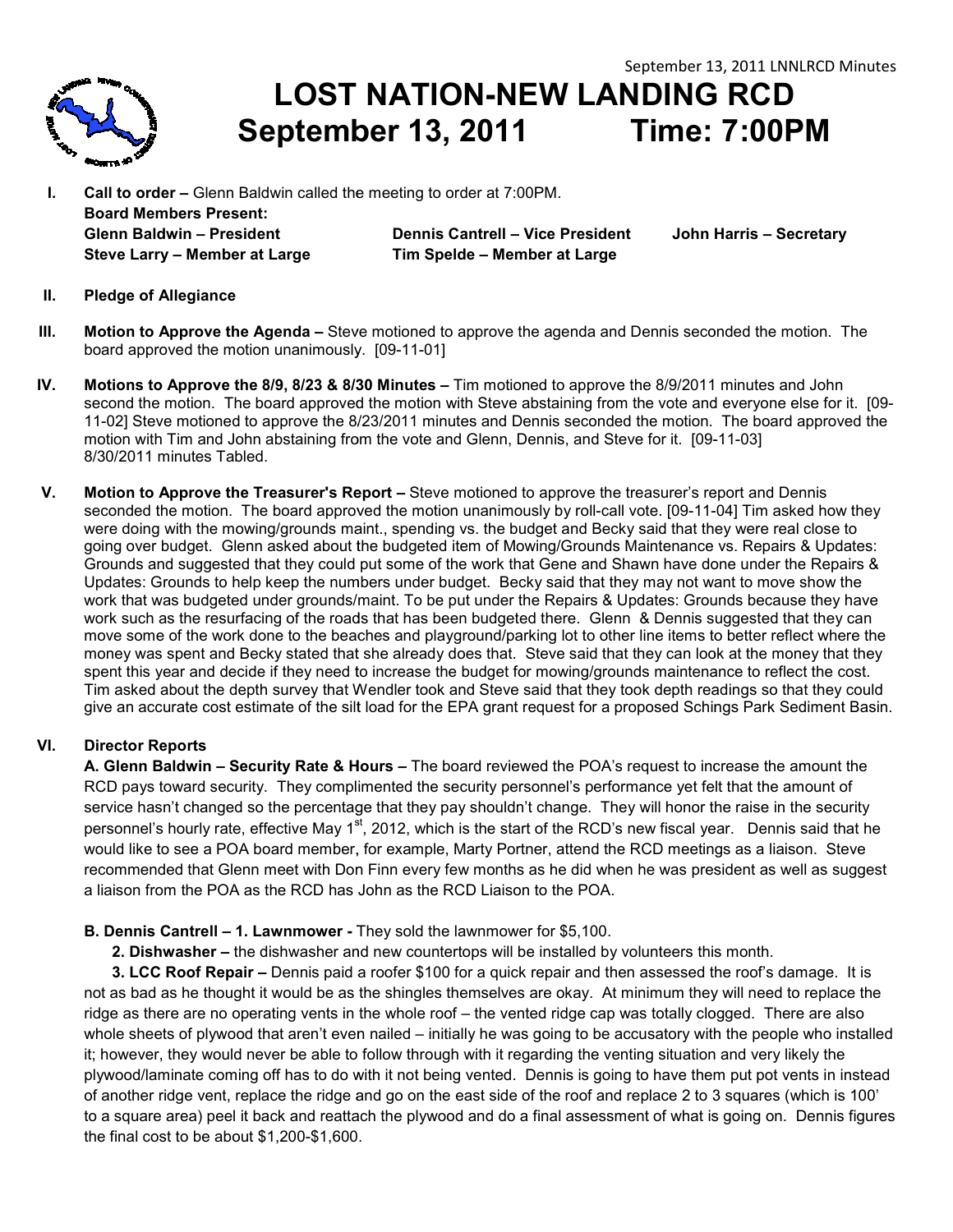September 13, 2011 LNNLRCD Minutes  **4. One-Time Cleaning of LCC** – In response to many complaints about the cleanliness of the LCC, Dennis is going to hire a professional cleaning company to come in and do a detailed cleaning. Becky said that the vacuum cleaners that are for use by the renters aren't working well either.

 **5. Waste Bin Sign** – Dennis asked Becky to create a sign that prohibits dumping of household, personal, or contractor refuse in the new waste bin.

**6. Foyer Unlocked?** – Dennis asked why the foyer is constantly left unlocked and Becky said that it is kept open for residents and contractors to have access to the restroom and pop machine during the day and early in the morning, the community's children use it to wait for the bus. They could lock it at night to be more secure; however, they may then want to have it opened each morning for the children waiting for the bus.

**7. Mowing** – Glenn asked about the mowing program and riparian barriers. Someone requested that they mow under the boat racks so they did so. Schings Park is being done how they want it – Steve said that they increased the barrier by 25 feet. Dennis said that all of the properties are being done at a level that Dennis and the concerned citizens compromised on. Dennis would like to see volunteers step up and help take care of things like the park at the LCC or alternate plans to the current mowing program.

**C. John Harris – Volunteer Dinner –** The volunteer dinner to recognize everyone who participated in the stabilization of the Peninsula, will take place on September 24<sup>th</sup> at 5:30PM.

**D. Steve Larry – 1. Babbling Brook Stabil., -** Steve will send periodic updates for the board and property owners adjacent to Babbling Brook to keep them abreast of the progress on the Babbling Brook Stabilization.

 **2. Watershed Plan –** the watershed plan is on hold; however, he asked Rebecca to coordinate getting the group together again sometime before Christmas.

 **3. Schings Park Sedimentation Basin and Stabilization–** they will hear something back from the EPA by March of next year as to whether the grant request was approved.

**E. Tim Spelde – 1. Joe Rush –** Tim would like to see an e-mail summary from Joe Rush on water quality and the VLMP program.

 **2**. **Carp** – Tim is awaiting word from Ron Brown on the carp

 **3. Fish Stocking** – Gollon had pond troubles this summer that caused a shortage in their fish supply so the RCD is using two vendors this year and will be stocking Walleye, Perch and Hybrid Stripers.

 **4**. **Flagg Rd Silt Basin** – Tim contacted Nordman about cleaning out the silt basin. Steve asked often they need to remove the silt from there (does it need to be done annually) and Tim said that last year the board agreed that it is a cheap insurance policy to remove the silt annually to prevent the silt from travelling into the lake.

 **5**. **Removing Silt in front of property at the Clear Creek entrance of the Lake** – Tim suggested that they could remove the silt from the entrance of the lake. Yagen property is going to be stabilized soon so if they wanted to ask him about getting in on his property to remove silt from the lake, they would need to do it beforehand. They could access it from the POA property as well.

**6. IDNR Survey** – the IDNR is coming out to do a fish survey on October  $24<sup>th</sup>$ 

 **7**. **Weed Control at Dam** – Shawn sprayed the weed control Mohave mixed with Round Up on the Dam

 **8**. **Plants at N. Beach** – Tim and some fishing club members installed plantings and the left over coir logs from the peninsula project at the N. Beach. Rebecca said that lowering the lake won't affect the plantings; however, they will check again to make sure.

 **9. Walleye Mount at LCC** – The fishing club is donating half the cost to have a mounted 31" walleye installed at the LCC.

 **10**. **Walking Trail** – Tim hasn't heard anything lately on the walking trail that Michael Stocksdale planned on installing at the campground. He feels that if they aren't going to complete the project that they should give back the \$100 that Tim donated from his per diem for that project.

 **11**. **Thinning Deer at Campground –** Tim brought up the topic of allowing hunting at the campground to thin the resident deer population but the board decided not to pursue it further at this time.